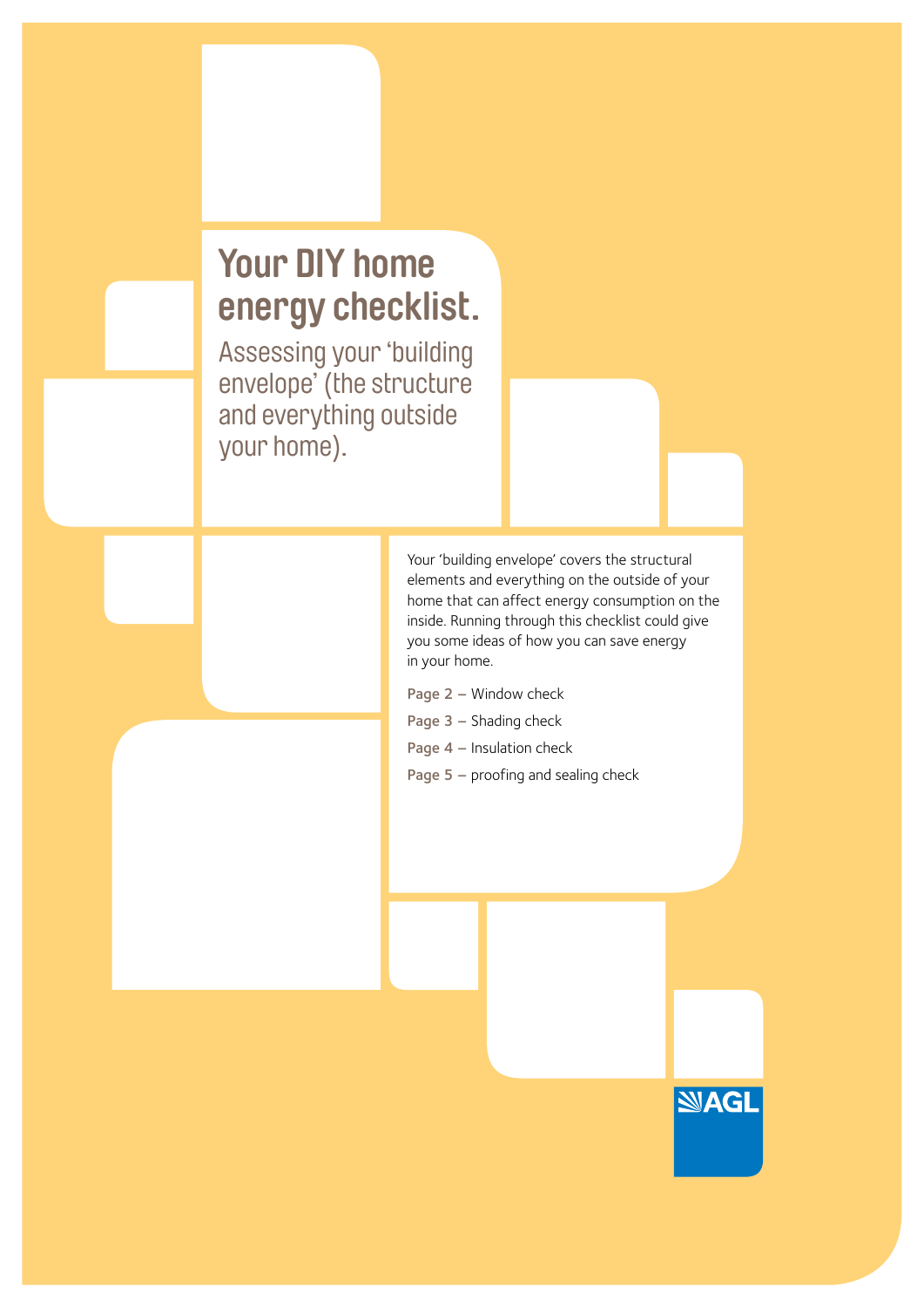Window check ✓

They connect your home to the outside. And the type and quality of your windows can influence energy consumption inside your home.



|             | Take a look at                                                                                                                                                                                                                                                                                                     | Why?                                                                                                                                                                                                                                                                                                                                                        |
|-------------|--------------------------------------------------------------------------------------------------------------------------------------------------------------------------------------------------------------------------------------------------------------------------------------------------------------------|-------------------------------------------------------------------------------------------------------------------------------------------------------------------------------------------------------------------------------------------------------------------------------------------------------------------------------------------------------------|
| (tick box√) | The glass on your windows $-$ Do they have a tint or coating?<br>Is there a thin film installed over the glass? If not you could look into<br>the glazing and insulating film options that are available. A window<br>company may be able to provide a free quote to help you assess<br>this option for your home. | An investment in window glazing could save you money. Why?<br>High quality glass and glazing restricts the temperature outside your<br>home getting in and vice versa, reducing the energy you use inside<br>your home on heating and cooling.                                                                                                              |
|             | Your window frames - What type of material are they made out<br>of? Different frames have different insulation properties. A window<br>company may be able to provide a quote and advice on new frames<br>to suit your home and energy needs.                                                                      | Having the right frames for your climate can help you reduce<br>the energy used on appliances that control your inside temperature,<br>such as heaters and air conditioners. Materials that conduct less heat,<br>like timber, suit warmer climates <sup>8</sup> . Materials that conduct more heat.<br>like aluminium, suit cooler climates <sup>^</sup> . |
|             | The colour of your blinds - Are your blinds white or near white?<br>Do they have a reflective surface on the outside? If not you could be<br>letting excess solar heat into your home.                                                                                                                             | Lighter colours can reflect solar heat, whereas darker colours attract it.<br>Consider changing your blinds to a different colour with a reflective<br>surface on the back, which could help reduce the energy you use to<br>cool your home.                                                                                                                |
|             | The pelmet above your blinds - Check for gaps or excess space<br>in and around your blinds and pelmet (the fixture that covers where<br>your blinds are connected).                                                                                                                                                | Fit your blinds and pelmet tightly so there's no room for air to be<br>trapped. This helps reduce any build-up of hot and cold air pockets<br>around your blinds, meaning potentially less energy is used levelling<br>out your home's temperature.                                                                                                         |
|             | <b>Your curtains and drapes –</b> How thick are the curtains or drapes<br>around your windows? Is there more than one layer of fabric?                                                                                                                                                                             | Heavy fabrics or layers of curtain can increase insulation in your<br>home, and therefore reduce heat loss. This means your heater<br>doesn't have to work as hard making up for this loss of heat.                                                                                                                                                         |
|             | Your windows ventilation - Do you have a ventilation opening<br>on your window to allow heat to escape? If not you could be adding<br>to your reliance on air conditioning.                                                                                                                                        | Heat gets trapped between your window and blinds, increasing<br>your home's inside temperature. A ventilation opening allows this<br>heat to escape, so your air conditioner doesn't have to work as hard<br>to cool this air.                                                                                                                              |

### The little changes count when it comes to energy efficiency

Here are two energy efficiency facts you might not know about your windows and furnishings.

- 1. Did you know? If you can't get your windows re-glazed, window films are a cost effective-option. They could decrease your home's temperature meaning less energy is required to cool your home. They could decrease is a control of the control
- 2. Did you know? As well as cutting the cost of your energy bill, an investment in window re-glazing could add to your home's value.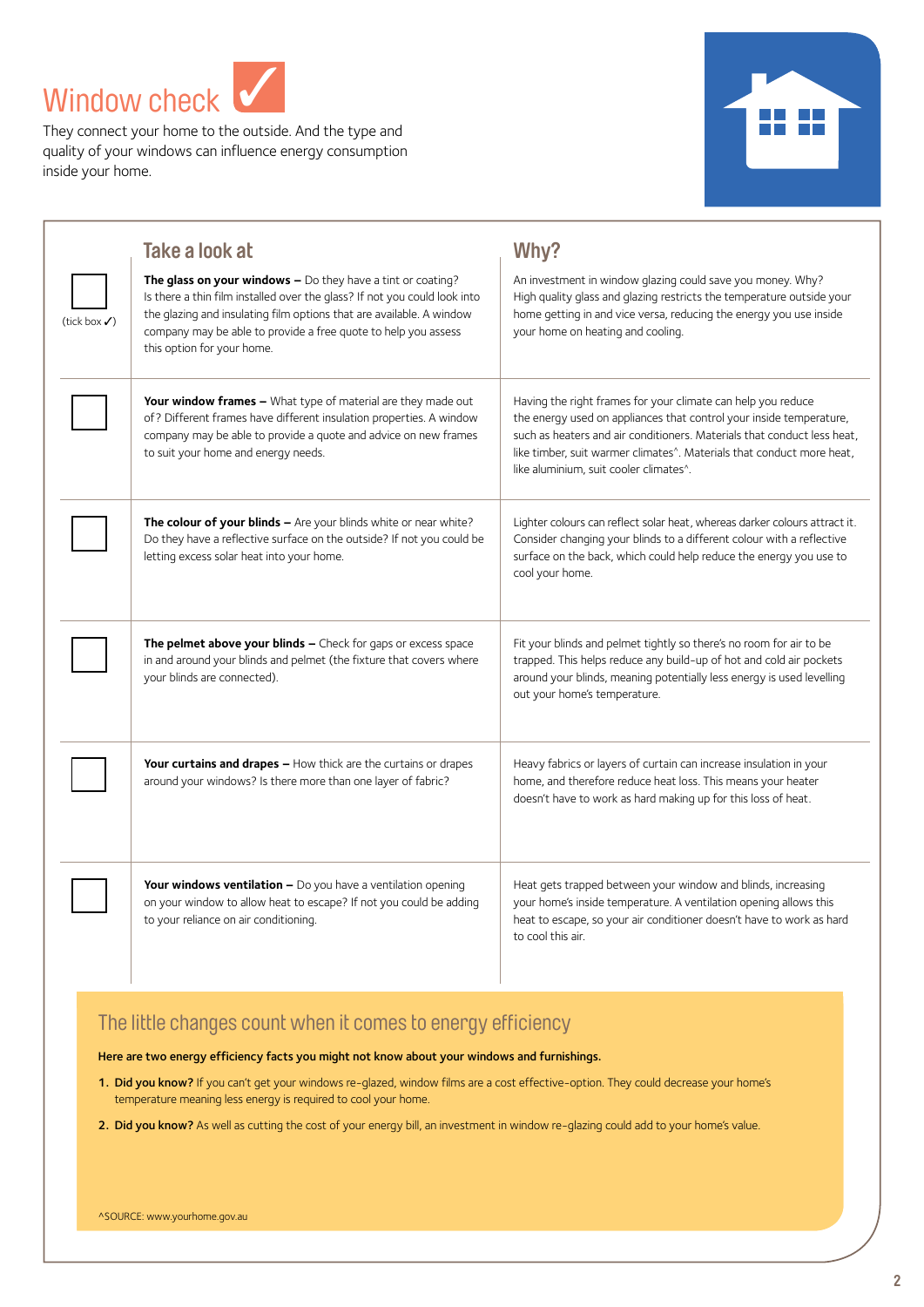Shading check ✓

The shading around the outside of your home, whether it's natural (plants) or manmade (coverings and other external fixtures), can reduce the amount of heat that enters your home. This reduces your inside temperature so you may require less cooling.



|                          | Take a look at                                                                                                                                                                                                                                                                                       | Why?                                                                                                                                                                                                                                                                                                                                                                                                   |
|--------------------------|------------------------------------------------------------------------------------------------------------------------------------------------------------------------------------------------------------------------------------------------------------------------------------------------------|--------------------------------------------------------------------------------------------------------------------------------------------------------------------------------------------------------------------------------------------------------------------------------------------------------------------------------------------------------------------------------------------------------|
| (tick box $\checkmark$ ) | The colour of your external shading - Is it light in colour? Is the<br>outside of the shading reflective? If not, you could be letting excess<br>heat into your home.                                                                                                                                | Light colours reflect solar heat better than darker colours^.<br>Your shading will more effectively stop heat entering your home<br>if it's reflective.                                                                                                                                                                                                                                                |
|                          | The positioning of your external shading - Make a list of all<br>the external shading positioned around your home. What direction<br>do your shading structures face? How big are they? You might like<br>to contact a builder or carpenter to find out if your set-up is the<br>best for your home. | A builder or carpenter can evaluate whether your set-up matches<br>the level of sun you receive. They will then be able to advise you<br>of changes you can make (like installing horizontal shading on any<br>north-facing openings) that may help you save energy.                                                                                                                                   |
|                          | The types of plants that shade your home - Make a list of<br>the plants that shade your home, and find out if they're evergreen<br>(foliage all year round) or deciduous (shedding foliage in winter).<br>If you're not sure, taking a sample to your local nursery is one way<br>to check.          | Plants that provide your home with shade in summer protect your<br>home from heat. Evergreen plants suit humid climates, and are ideally<br>positioned to the east and west. For all other climates, deciduous<br>plants are suitable, and ideally placed to the north. This positioning<br>will help to reduce heat absorption from the summer sun, but allow<br>sun to filter through during winter. |
|                          | The landscaping around your home - Do you have a lot of<br>hard landscaping materials (such as pavers or concrete) around the<br>outside of your home? If so, these materials could be retaining heat<br>which can then be absorbed by your home.                                                    | Hard materials such as pavers attract and hold heat. Because of this,<br>replacing it with ground cover plants that are drought tolerant can<br>help reduce the overall heat attracted, and possibly reduce unwanted<br>heat entering your home. The result, less work for your air conditioner<br>in summer, and potentially less energy consumption.                                                 |
|                          | <b>Skylights and light tubes -</b> Do you have skylights or light tubes<br>allowing natural light into your home? Are they covered by external<br>blinds or louvers? If not you could be letting unwanted heat into<br>your home.                                                                    | Because skylights and light tubes conduct sunlight into your home,<br>they can also conduct heat, affecting your home's temperature and<br>increasing the cooling you require.                                                                                                                                                                                                                         |
|                          | Your pergola or outdoor area - Is your pergola or outdoor area<br>in direct sunlight? Do you have, or have you considered planting<br>deciduous vines on the walls?                                                                                                                                  | Plant deciduous vines to grow on pergolas for summer shade.<br>They will then shed foliage in winter allowing the sun in.                                                                                                                                                                                                                                                                              |

### The little changes count when it comes to energy efficiency

Here are four energy efficiency facts you might not know about exterior shading.

- 1. Did you know? Adding shading around your home can block up to 90% of heat generated by the sun^.
- 2. Did you know? East and west facing verandahs, pergolas and balconies can receive a lot of unwanted early and evening sunlight. Placing plants around the structure can help shade unwanted sun.
- 3. Did you know? Shading over windows is critical to reducing unwanted heat within your home, especially if your windows receive direct sunlight.
- 4. Did you know? Vines on north and east facing walls can also provide summer insulation. For the best results, make sure there's a 500mm gap between the wall and the planted screens for ventilation and cooling purposes^.

^SOURCE: www.yourhome.gov.au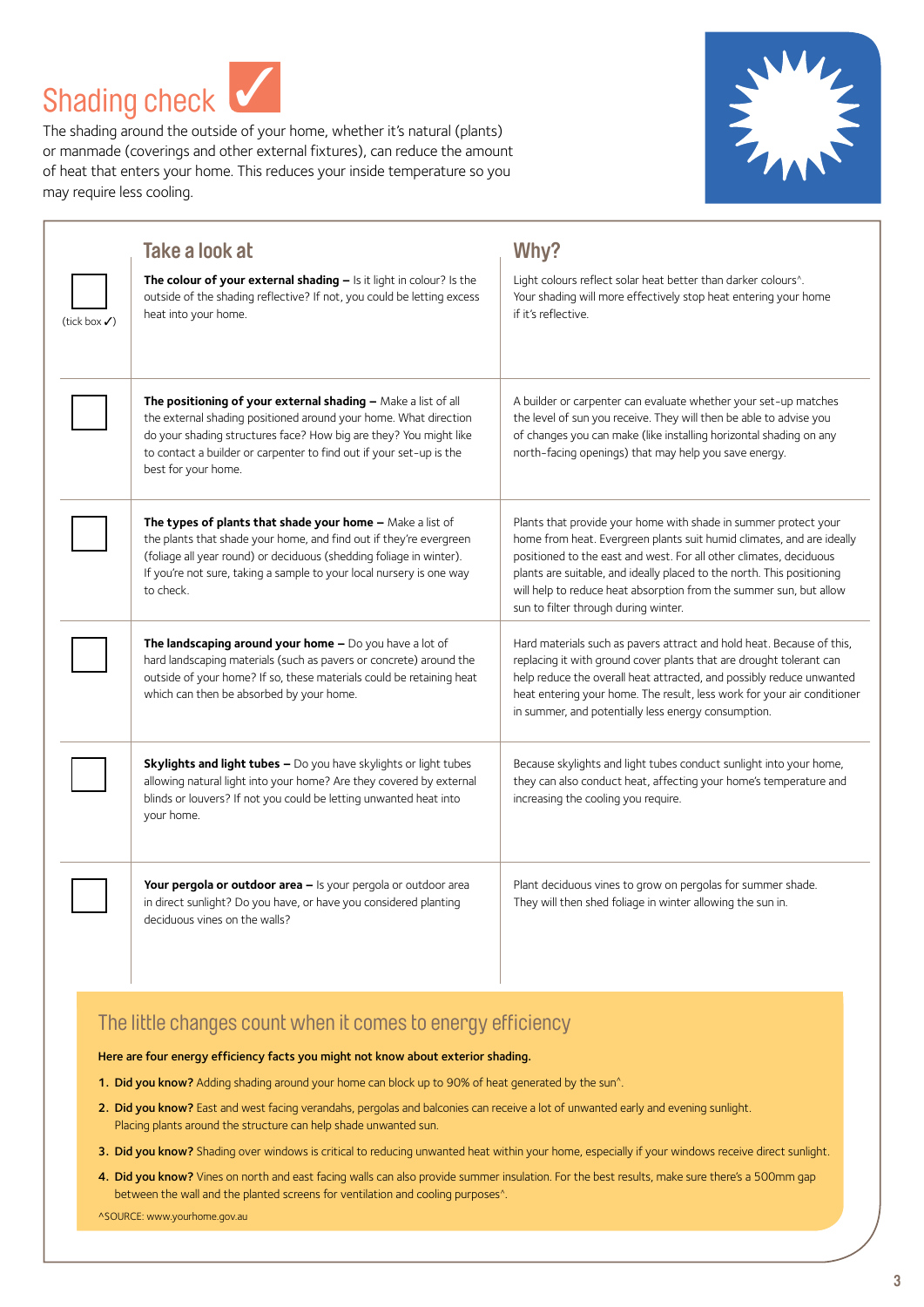Insulation check ✓

Acting as a barrier to protect your home from hot and cold conditions outside, insulation helps maintain a comfortable temperature inside your home. The more effective the insulation, the more effectively appliances like heaters and air conditioners can operate, reducing your energy consumption.



|                          | Take a look at                                                                                                                                                                                                                                                                                 | Why?                                                                                                                                                                                                                                                                                                                                                                                                                        |
|--------------------------|------------------------------------------------------------------------------------------------------------------------------------------------------------------------------------------------------------------------------------------------------------------------------------------------|-----------------------------------------------------------------------------------------------------------------------------------------------------------------------------------------------------------------------------------------------------------------------------------------------------------------------------------------------------------------------------------------------------------------------------|
| (tick box $\checkmark$ ) | What your house is made of - Check what your home is<br>constructed of (such as bricks, timber or cladding) as different<br>materials have different insulation properties.                                                                                                                    | Aerated concrete blocks, hollow expanded polystyrene blocks,<br>rendered extruded polystyrene sheets, and even straw bales are<br>all more modern building materials that provide good insulation.<br>Each of these materials can help to trap the hot or cold air in your<br>home, reducing your use of heating and cooling appliances.                                                                                    |
|                          | <b>Your ceiling and roof insulation –</b> Do you have insulation in<br>your roof and ceiling? Check your home's building documentation<br>to find out.                                                                                                                                         | Roof insulation is installed under the roofing material and above<br>the ceiling. It reduces the heat gain from the roofing material passing<br>into your home by stopping heat transfer between the roof space<br>and rooms below. Consider installing or topping up insulation to the<br>correct thickness in the ceiling to help reduce the heat transfer.<br>You might like to consult an insulation expert for advice. |
|                          | Your wall insulation - Do you have insulation in your external walls?<br>Check your home's building documentation to find out. Without<br>insulation, your home may be more susceptible to heat transfer<br>between the outside and inside, affecting the inside temperature.                  | Installing insulation in wall cavities, around stud frames and within<br>solid walls can help you save up to 20% of the energy normally used<br>for heating and cooling <sup>^</sup> .                                                                                                                                                                                                                                      |
|                          | Your floor insulation - Do you have insulation under your floor?<br>In certain climates floor insulation can help you manage your inside<br>temperature by preventing the transfer of heat or cold from the<br>ground into your home. Check your home's building documentation<br>to find out. | Floor insulation in cooler climates can help retain warmth and<br>reduce the effort required from your heater. In warmer climates<br>floor insulation helps retain cool air.                                                                                                                                                                                                                                                |
|                          | Any recessed downlights in your ceiling - Check if your<br>downlights have protectors installed in your ceiling. An insulation<br>professional should be able to install this for you.                                                                                                         | Installing downlight protectors reduces heat loss from your home<br>by sealing any gaps around your lights. This can help you maintain<br>a more comfortable temperature inside.                                                                                                                                                                                                                                            |
|                          | Whether your exterior shading suits your insulation - Check<br>if you have the right amount of exterior shading for your insulation.<br>Contact an insulation expert, builder or carpenter to find out.                                                                                        | Insulation works best in conjunction with exterior shading. Without<br>it, built up heat can be stored by insulation creating an 'oven effect',<br>warming your home. Your air conditioner then has to work harder<br>to try to reduce the temperature of your home.                                                                                                                                                        |

### The little changes count when it comes to energy efficiency

**Here are three energy efficiency facts you might not know about insulation.** 

- 1. Did you know? In warmer climates, insulation should also be installed in verandah roofs. Any heat build up under your verandah can affect your home's temperature as well.
- 2. Did you know? Insulating your entire home properly could help reduce your heating or cooling energy consumption by 50%^.
- 3. Did you know? Installing roof and ceiling insulation could save up to 45% of the energy you use on heating and cooling^.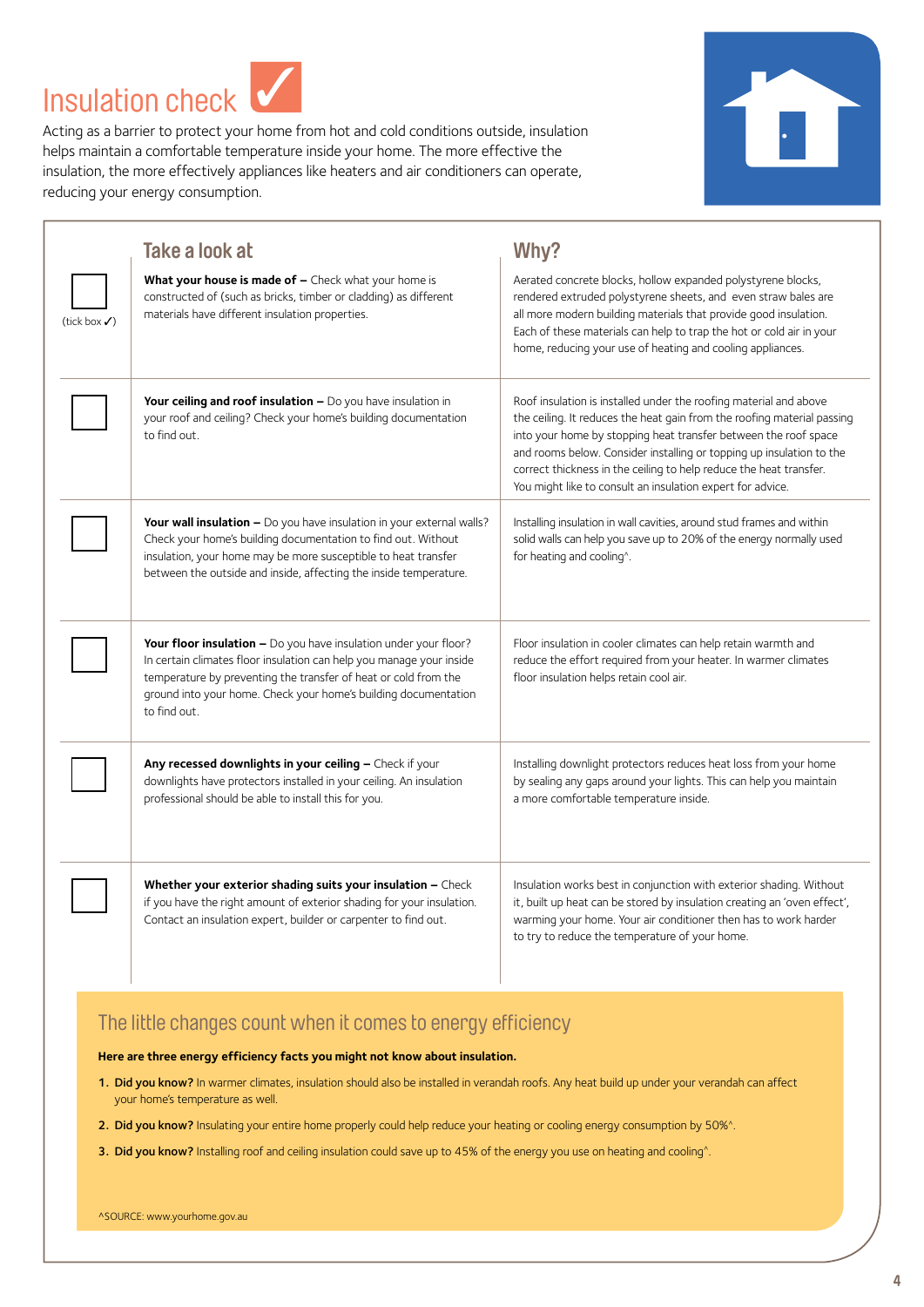### Draught proofing and weather sealing check

The air flow in and out of your home can affect the inside temperature. That's why draught proofing and weather sealing are important. Proper draught proofing and weather sealing can reduce the effects of outside conditions on your home, helping to maintain a comfortable temperature inside.



✓

|             | Take a look at                                                                                                                                                                                                                                                                                                                                                                 | Why?                                                                                                                                                                                                                                                           |
|-------------|--------------------------------------------------------------------------------------------------------------------------------------------------------------------------------------------------------------------------------------------------------------------------------------------------------------------------------------------------------------------------------|----------------------------------------------------------------------------------------------------------------------------------------------------------------------------------------------------------------------------------------------------------------|
| (tick box√) | Your interior wall joints - Are there any cracks or gaps? If so,<br>heat or cold from the outside might be able to enter your home,<br>meaning your heating and cooling need to work harder to keep<br>the temperature constant.                                                                                                                                               | Caulking and other expandable sealers that can be bought<br>from your local hardware can be used to fill these spaces.                                                                                                                                         |
|             | The seals on your doors and window frames - Check all the<br>windows within your house for gaps and look for excess space<br>between doors and their frames. Caulk any gaps or spaces, or install<br>weather stripping to seal.                                                                                                                                                | Doors and windows can become warped over time from use and<br>weather exposure. From this, they are prone to small gaps forming.<br>Sealing with caulk and weather stripping can minimise any outside<br>air entering your home, and altering the temperature. |
|             | The bottom edge of your doors - Do they have a door sweep<br>installed? A door sweep is a thin rubber strip that brushes along<br>the floor as your door opens. You can buy these from your local<br>hardware store.                                                                                                                                                           | By adding a door sweep strip you can help prevent air getting through<br>the gap underneath your door, affecting your inside temperature.                                                                                                                      |
|             | Your air conditioner - If you have an air conditioner, check the<br>edges where they enter your home. Are there any gaps forming?<br>If so fill the gaps with caulk or gap sealer.                                                                                                                                                                                             | Because air conditioners connect to the outside of your home, they<br>could be allowing outside air to enter, altering the inside temperature.                                                                                                                 |
|             | Your electrical points - Have draught proofing gaskets installed<br>by an electrician. Draught proofing gaskets can be purchased from<br>your hardware store, and sit behind the cover plates of electrical<br>points to seal gaps.                                                                                                                                            | Behind your electrical points, the gap in the wall where the wiring<br>is fed through could be letting air from the outside into your home.<br>This outside air could be affecting the temperature inside your home.                                           |
|             | Any exposed piping, electrical or telephone lines - Don't<br>forget to check places where electrical or telephone wiring enters<br>your home. If there are any gaps, no matter how small they are,<br>they could be allowing air to enter, affecting the inside temperature.<br>You should engage a professional (such as an electrician) to seal<br>these gaps with caulking. | Check both the external walls and internal walls where these utility<br>pipes and wires enter your home. Minimising the gaps around these<br>entry points can make a difference to the energy used on heating<br>and cooling your home.                        |

### The little changes count when it comes to energy efficiency

Here are three energy efficiency facts you might not know about draught proofing and weather sealing.

- 1. Did you know? Draughts can be good for cooling in warmer climates, but not where energy is consistently being used for heating and cooling.
- 2. Did you know? Air draughts in and out of your home can account for a heat loss of up to 25%<sup>^</sup>.
- 3. Did you know? Draught proofing can help maintain a comfortable inside temperature, particularly for older homes. If you are not confident about sealing draughts yourself, talk to a carpenter to get some estimates.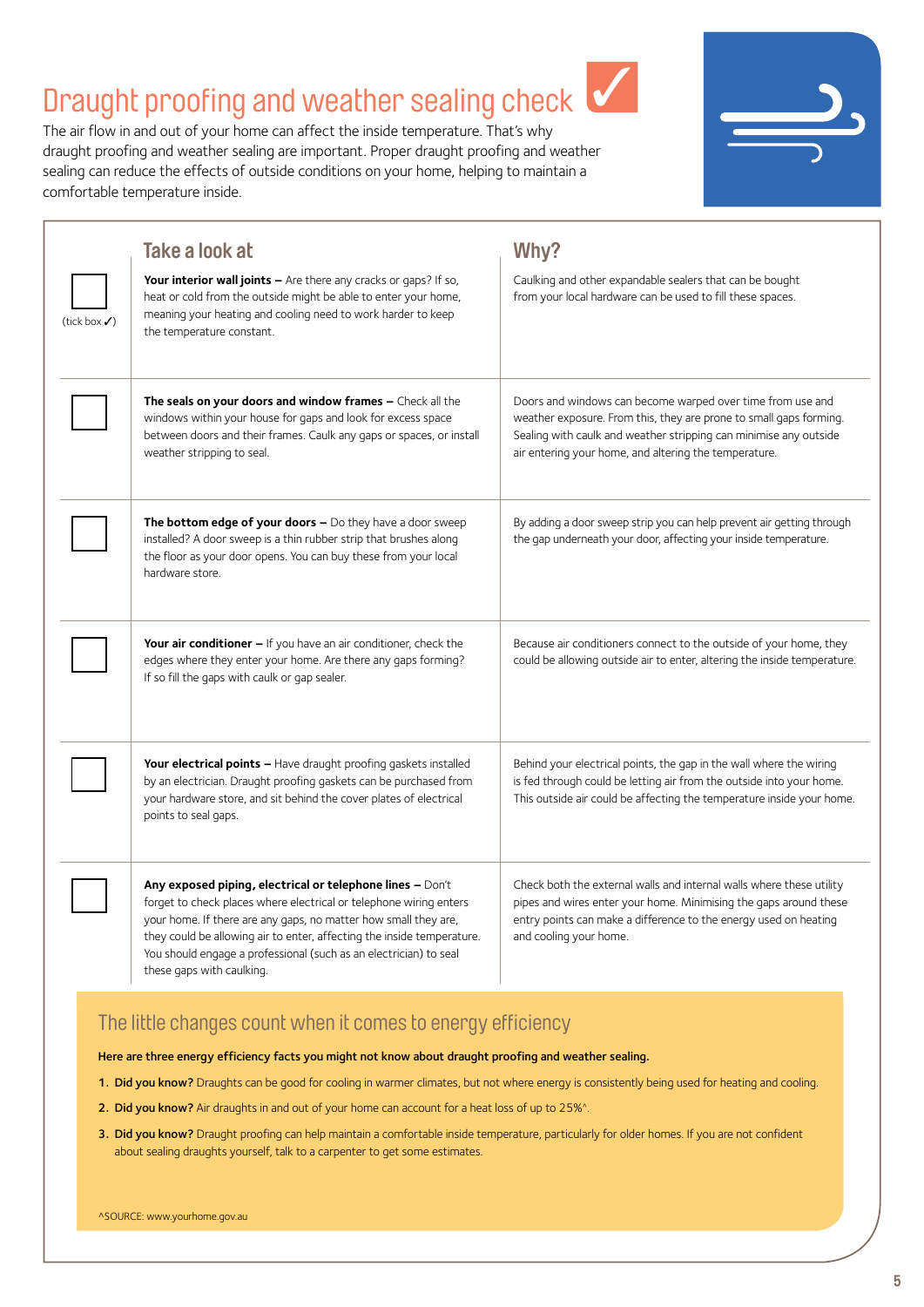# **Your DIY home energy checklist.**

Assessing your main household appliances (everything inside your home).

> What appliances you buy, the settings you use them on and how you use them daily make a difference to the energy consumption in your home.

> > **NAGL**

- Page 2 Heating and cooling check
- Page 3 Lighting check
- Page 4 Appliances check
- Page 5 Hot water check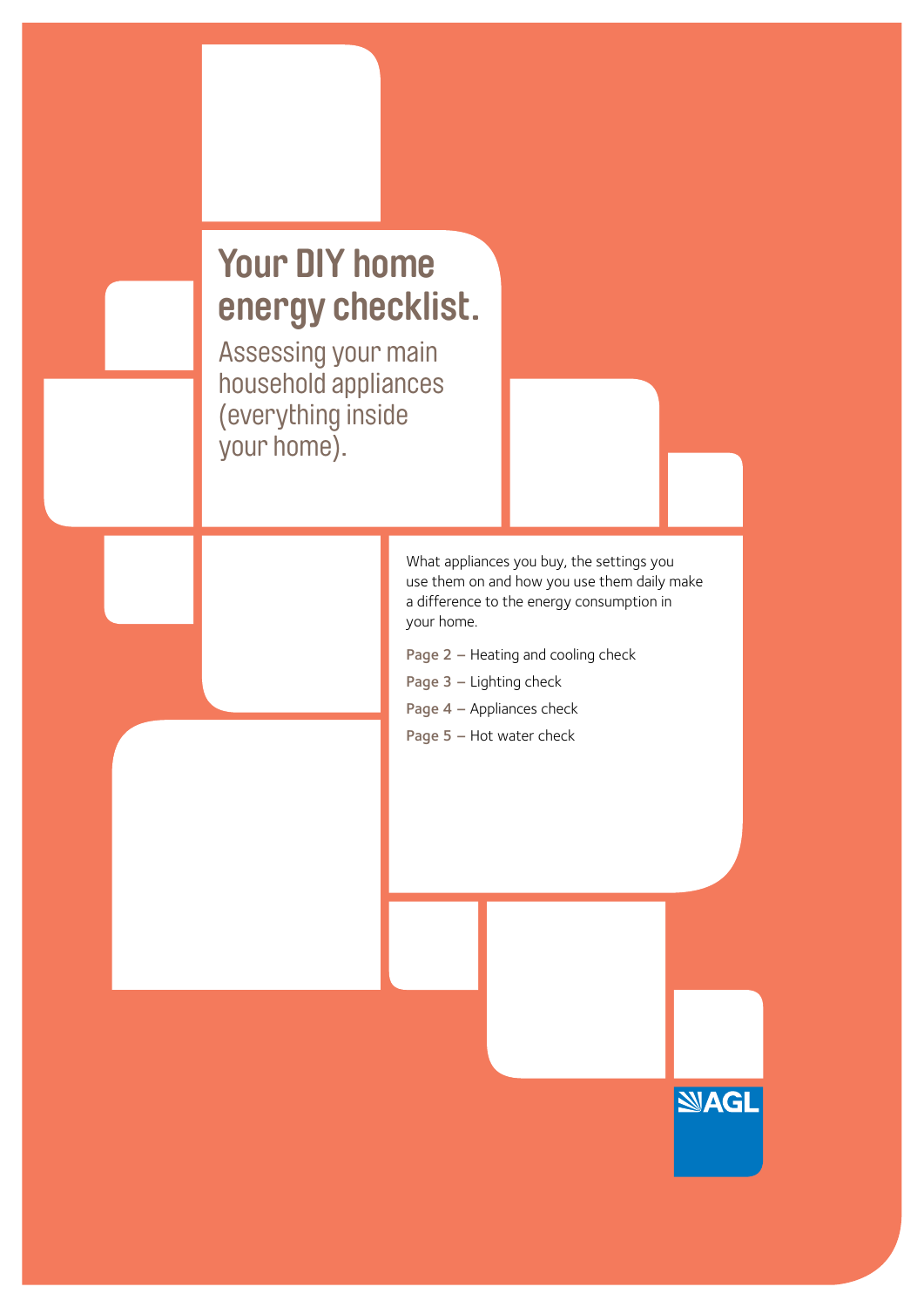### Heating and cooling check

Managing the temperature inside your home can consume a lot of energy, especially during summer and winter. It's important to choose the right type of energy efficient appliances for your situation and use them appropriately.

✓



|                          | Take a look at                                                                                                                                                                                                                                                             | Why?                                                                                                                                                                                                                                                                                                                 |
|--------------------------|----------------------------------------------------------------------------------------------------------------------------------------------------------------------------------------------------------------------------------------------------------------------------|----------------------------------------------------------------------------------------------------------------------------------------------------------------------------------------------------------------------------------------------------------------------------------------------------------------------|
| (tick box $\checkmark$ ) | Your heater's thermostat - Check what level your thermostat<br>is currently set to. In winter, consider adjusting the temperature to<br>a lower setting, and wearing warmer clothes or using extra blankets.                                                               | The temperature your heater is set at can affect your home's energy<br>consumption. Even a one degree change in temperature can affect<br>your energy bill by up to 10%^.                                                                                                                                            |
|                          | <b>Your heater's timer –</b> If your heater has a timer, make a note of<br>when people are normally home during the day, and set it to activate<br>only during these periods.                                                                                              | By reducing the overall time your heater is running, you could be<br>reducing your energy consumption, which means less on your bills.                                                                                                                                                                               |
|                          | Your heater's filter and ducts - If your heater has a filter, refer to<br>your appliance manual for advice on cleaning and maintenance. If you<br>have ducted heating, get a professional to regularly check the ducts<br>to make sure they are properly sealed and clean. | A build-up of dust and dirt in your heater's filter can affect<br>its performance, and the energy consumed to run it. If you have<br>ducted heating, keeping your ducts clean and properly sealed could<br>improve efficiency.                                                                                       |
|                          | The settings on your air conditioner - What temperature is<br>your air conditioner usually set to? Adjust the settings to cool your<br>home to between 20-24°C.                                                                                                            | These are the settings recommended by leading air conditioning<br>system manufacturers. Every degree you can reduce your cooling<br>by can affect your energy consumption by up to 10%^.                                                                                                                             |
|                          | Your curtains and blinds - Do you normally close your blinds and<br>curtains when operating your cooling appliances? If not, you could<br>be missing out on potential energy savings.                                                                                      | When curtains and blinds are left open, the air temperature inside<br>is more affected by outside temperatures. In summer, having open<br>curtains and blinds could mean your cooling system has to work<br>harder to keep your home cool thereby using more energy.<br>Having them closed provides more insulation. |
|                          | How you manage airflow - If your refrigerative air conditioner is<br>on, shut all windows and doors to help keep the cool air in. If there's a<br>breeze outside, you might like to try turning off your air conditioner,<br>and let your home cool naturally.             | Shutting windows and doors when your air conditioner is in use<br>reduces the amount of cool air that escapes, reducing the energy<br>consumed by your air conditioner.                                                                                                                                              |

### The little changes count when it comes to energy efficiency

**Here are three energy efficiency facts you might not know about heating and cooling.** 

- **1. Did you know?** A gas heater is typically cheaper to run and more efficient than a standard electric heater\*.
- **2. Did you know?** Using rugs and carpets on slab floors can help retain heat in your home, reducing the energy required to be used by your heater.
- **3. Did you know?** Fans can be a cheaper way to cool your home, as they usually require less energy than air conditioners to run\*.

^SOURCE: www.yourhome.gov.au \*SOURCE: www.livinggreener.gov.au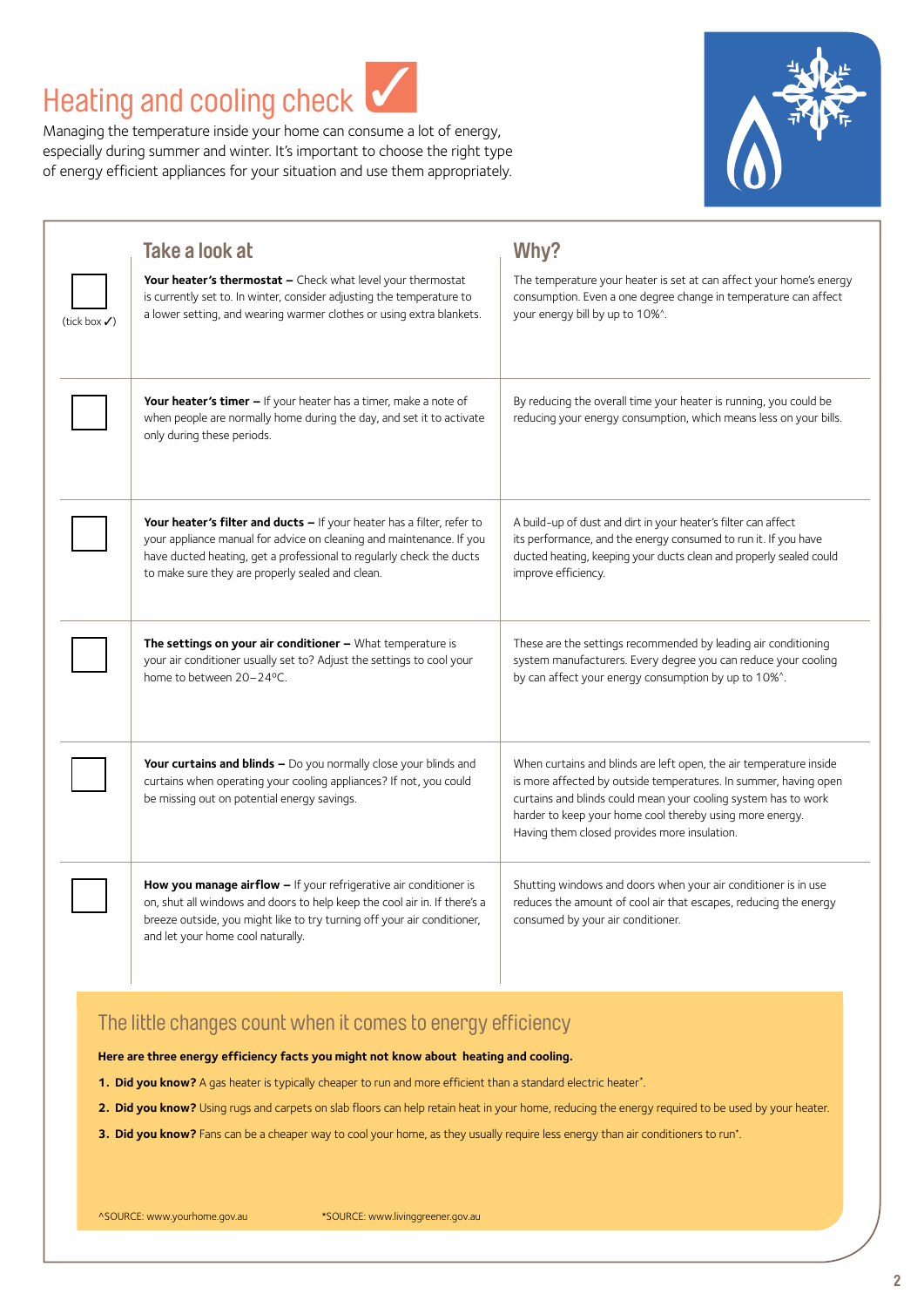Hot water check ✓

In the average Australian household, heating water can account for up to a quarter of the household's energy consumption^. You might like to consider some ways you can reduce your hot water consumption to help save on your hot water heating costs.



|             | Take a look at                                                                                                                                                                                                                                                                                                               | Why?                                                                                                                                                                                                         |
|-------------|------------------------------------------------------------------------------------------------------------------------------------------------------------------------------------------------------------------------------------------------------------------------------------------------------------------------------|--------------------------------------------------------------------------------------------------------------------------------------------------------------------------------------------------------------|
| (tick box√) | Your shower - Do you have a water efficient showerhead?<br>They're available from hardware stores. Installing one could save<br>you hot water, and energy.                                                                                                                                                                   | Low-flow showerheads use approximately half the water that<br>conventional showerheads do <sup>^</sup> , while still maintaining an adequate<br>level of water pressure.                                     |
|             | The type of hot water system you have - Is your hot water<br>system energy efficient? Consider replacing your old electric hot<br>water system with a more energy efficient one. Look for the energy<br>star rating. The more stars, the more efficient. Also, consider a gas<br>hot water or even a solar hot water system. | Energy efficient hot water systems (compared to low star rated<br>older electric hot water systems) consume less energy, release less<br>greenhouse emissions, and can help save money on your energy bills. |
|             | Your hot water storage system's thermostat settings -<br>Check your hot water system's thermostat settings. Most storage<br>hot water system's thermostats should be set at temperature of<br>no less than 60°C <sup>^</sup> .                                                                                               | Every degree over 60°C means more energy consumption.<br>Please consult a hot water expert regarding your particular hot water<br>system's requirements.                                                     |
|             | How often you use hot water - Consider using cold water for<br>tasks like washing dishes and laundry.                                                                                                                                                                                                                        | Hot water consumes energy, therefore the more household tasks<br>you can complete without hot water can translate to energy savings.                                                                         |
|             | Your hot water pipes - Are your hot water pipes insulated?<br>Check with your plumber for advice.                                                                                                                                                                                                                            | Insulating your pipes can reduce heat loss in the time it takes<br>to reach the source, such as your shower, sink or washing machine.                                                                        |
|             | The position of your hot water system - Where is your hot<br>water system positioned in your home? Consider moving it closer<br>to the areas you use hot water, such as your bathroom and kitchen,<br>to decrease the time it takes for hot water to reach your tap<br>or showerhead.                                        | A lot of hot water can be wasted travelling through long pipes.<br>The one-off cost of moving your system could save you on water<br>usage and energy in the long run.                                       |

### The little changes count when it comes to energy efficiency

**Here are three interesting energy facts to keep in mind when saving on hot water.**

- 1. Did you know? Avoid using small amounts of hot water if you can as each time you use hot water up to a litre of or more of heated water will go cold in the pipes afterwards.
- 2. Did you know? The one-off purchase price of an energy efficient hot water system is usually recovered within the life of the unit^.
- 3. Did you know? Installing shorter pipes with a smaller diameter can also help cut down energy and water usage<sup>^</sup>.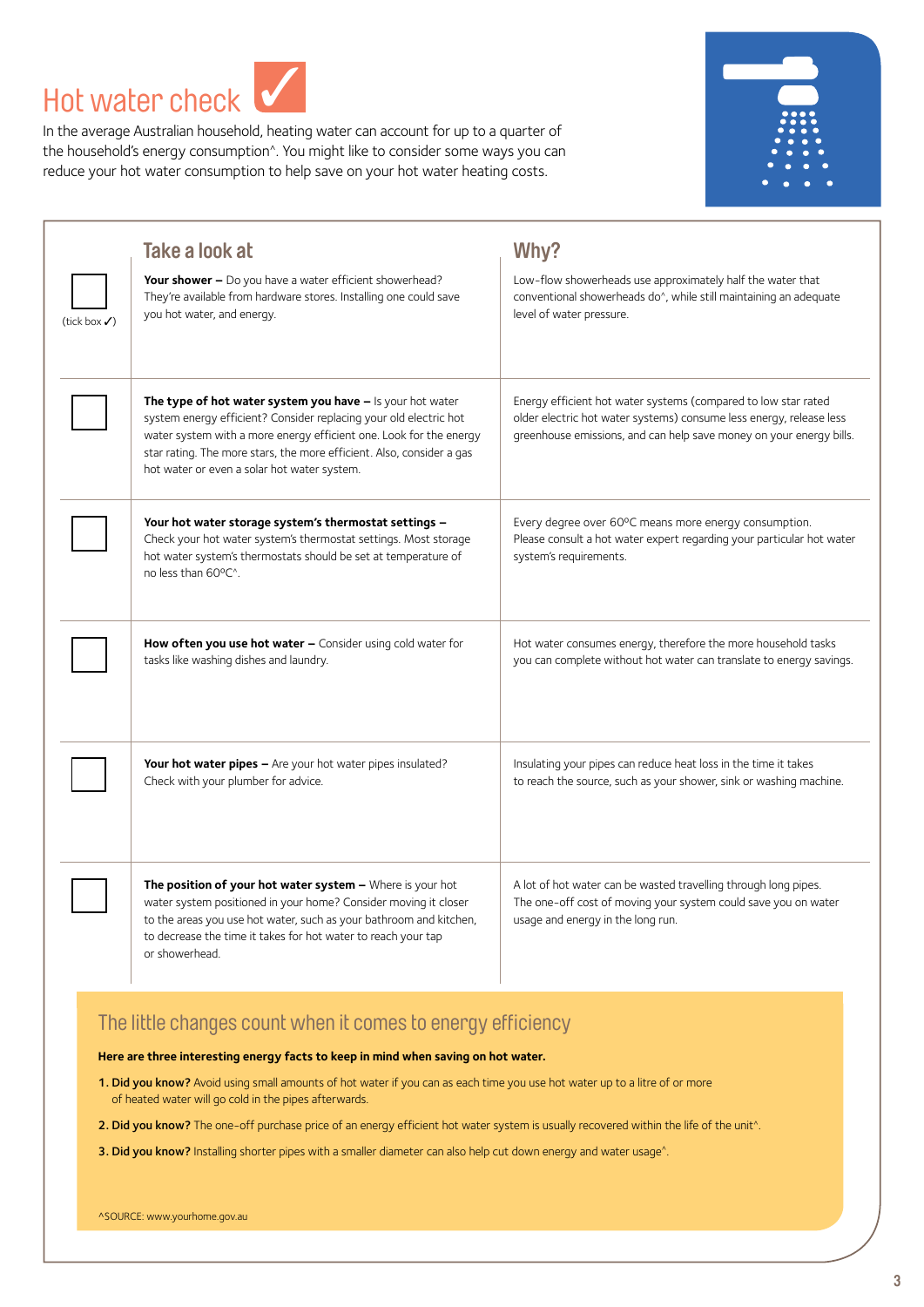Appliances check ✓

In most rooms there's an energy consuming appliance that adds to your energy bill. Simple changes to how you use and maintain these can reduce your consumption.



|                          | Take a look at                                                                                                                                                                                                                                                                                                                                                     | Why?                                                                                                                                                                                                                                                                                                                                                                                                                                   |
|--------------------------|--------------------------------------------------------------------------------------------------------------------------------------------------------------------------------------------------------------------------------------------------------------------------------------------------------------------------------------------------------------------|----------------------------------------------------------------------------------------------------------------------------------------------------------------------------------------------------------------------------------------------------------------------------------------------------------------------------------------------------------------------------------------------------------------------------------------|
| (tick box $\checkmark$ ) | Your fridge door seals - Look at your fridge door seals by placing<br>a piece of paper on the door edge, then shut. If the paper slides out<br>easily, the seals might not be strong enough. In this case you may<br>want to consider replacing them.                                                                                                              | If your seals aren't secure enough, you could be losing valuable<br>cold air, meaning your fridge has to work harder to maintain the<br>cool temperature inside. This increases the energy consumed by<br>your fridge.                                                                                                                                                                                                                 |
|                          | Your dishwasher - If possible, change your dishwasher's settings<br>so you can open the door once the wash cycle is finished, and let your<br>dishes dry naturally. Check your appliance manual for guidance.                                                                                                                                                      | The drying cycle of your dishwasher consumes energy, whereas<br>letting your dishes dry naturally is free.                                                                                                                                                                                                                                                                                                                             |
|                          | Your freezer - Look at how thick the ice build up is on your freezer<br>walls. If you think the ice is thicker than half a centimetre $-$ consider<br>defrosting it.                                                                                                                                                                                               | A build up in ice restricts the level of cooling that occurs, meaning<br>your freezer has to work harder to keep everything frozen, thereby<br>consuming more energy.                                                                                                                                                                                                                                                                  |
|                          | Your microwave - Is your microwave switched off? If not turn<br>your microwave (or any other small appliances) off at the power<br>point when not in use.                                                                                                                                                                                                          | It's a good way to save. Look around your kitchen now to see what's<br>on, but not being used, and what can be turned off.                                                                                                                                                                                                                                                                                                             |
|                          | Your washing machine - Do you normally wash in hot water?<br>If so, consider washing your clothes in cold water to save energy.                                                                                                                                                                                                                                    | Heating water is typically one of the largest sources of greenhouse<br>gas emissions from the average home#. Washing clothes in cold water<br>means your machine is not consuming the extra energy required to<br>heat the water.                                                                                                                                                                                                      |
|                          | What's left on standby mode - Check whether any of your<br>home entertainment appliances are left on standby mode - you can<br>often tell as they'll have a light showing they're turned 'off'. Most<br>computers, TVs and DVD players have this standby mode function.<br>Consider turning off appliances at the wall instead of leaving them<br>on standby mode. | Standby mode leaves these types of appliances consuming energy<br>constantly. Turning appliances off at the wall will stop this. As an<br>alternative consider purchasing a standby power control board, which<br>when connected to groups of appliances - such as entertainment units<br>- will cut standby power to all connected appliances when one of the<br>units is turned off. These can be purchased at most hardware stores. |

### The little changes count when it comes to energy efficiency

**Here are three interesting energy facts to keep in mind when saving energy on your appliances.** 

- 1. Did you know? Computer screensavers do not save any energy, as your screen is still on. To save energy, switch your monitor off completely when not in use.
- 2. Did you know? Restricting ventilation around the back of your fridge can add 15% to its operating costs\*.
- 3. Did you know? A standard clothes dryer adds 150kg of greenhouse gases into the atmosphere. Drying your washing in the sun adds none\*.

#SOURCE: www.climatechange.gov.au \*SOURCE: www.livinggreener.gov.au